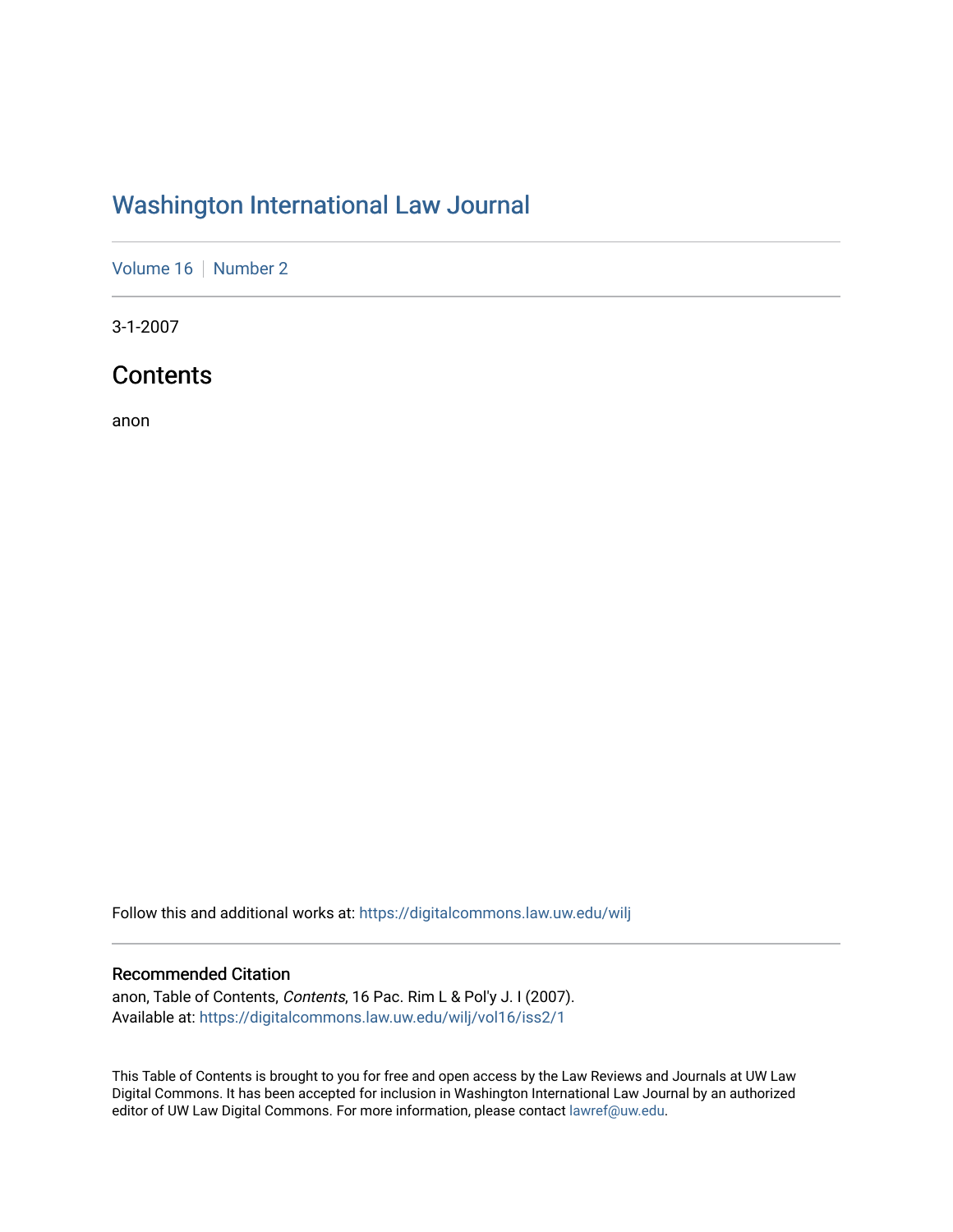# *Pacific Rim Law & Policy Journal*

VOLUME 16, NUMBER 2

## **CONTENTS**

#### **ARTICLES**

| Comparing Foreign Investment in China,<br>Post-WTO Accession, with Foreign Investment<br>in the United States, Post-9/11                                                           | Jordan Brandt       | 285 |
|------------------------------------------------------------------------------------------------------------------------------------------------------------------------------------|---------------------|-----|
| When Are There More Laws? When Do They<br>Matter? Using Game Theory to Compare Laws,<br>Power Distribution, and Legal Environments in<br>the United States and China               | Ji Li               | 335 |
| <b>TRANSLATION AND COMMENT</b>                                                                                                                                                     |                     |     |
| The Korea Fair Trade Commission's Decision on<br>Microsoft's Tying Practice: The Second-Best<br><b>Remedy for Harmed Competitors</b>                                               | Sejin Kim           | 375 |
| <b>COMMENTS</b>                                                                                                                                                                    |                     |     |
| What Impact Will the Revised Trade Union<br>Law of China Have on Foreign Business?                                                                                                 | Zana Z. Bugaighis   | 405 |
| China's Practice of Procuring Organs from<br><b>Executed Prisoners: Human Rights Groups</b><br>Must Narrowly Tailor Their Criticism and<br>Endorse the Chinese Constitution to End |                     |     |
| <b>Abuses</b>                                                                                                                                                                      | Joan E. Hemphill    | 431 |
| The International Law Exception to the Act<br>of State Doctrine: Redressing Human Rights<br>Abuses in Papua New Guinea                                                             | Joshua Gregory Holt | 459 |
| Korea's New Prostitution Policy: Overcoming<br>Challenges to Effectuate the Legislature's<br>Intent to Protect Prostitutes from Abuse                                              | Ji Hye Kim          | 493 |
|                                                                                                                                                                                    |                     |     |

*i*